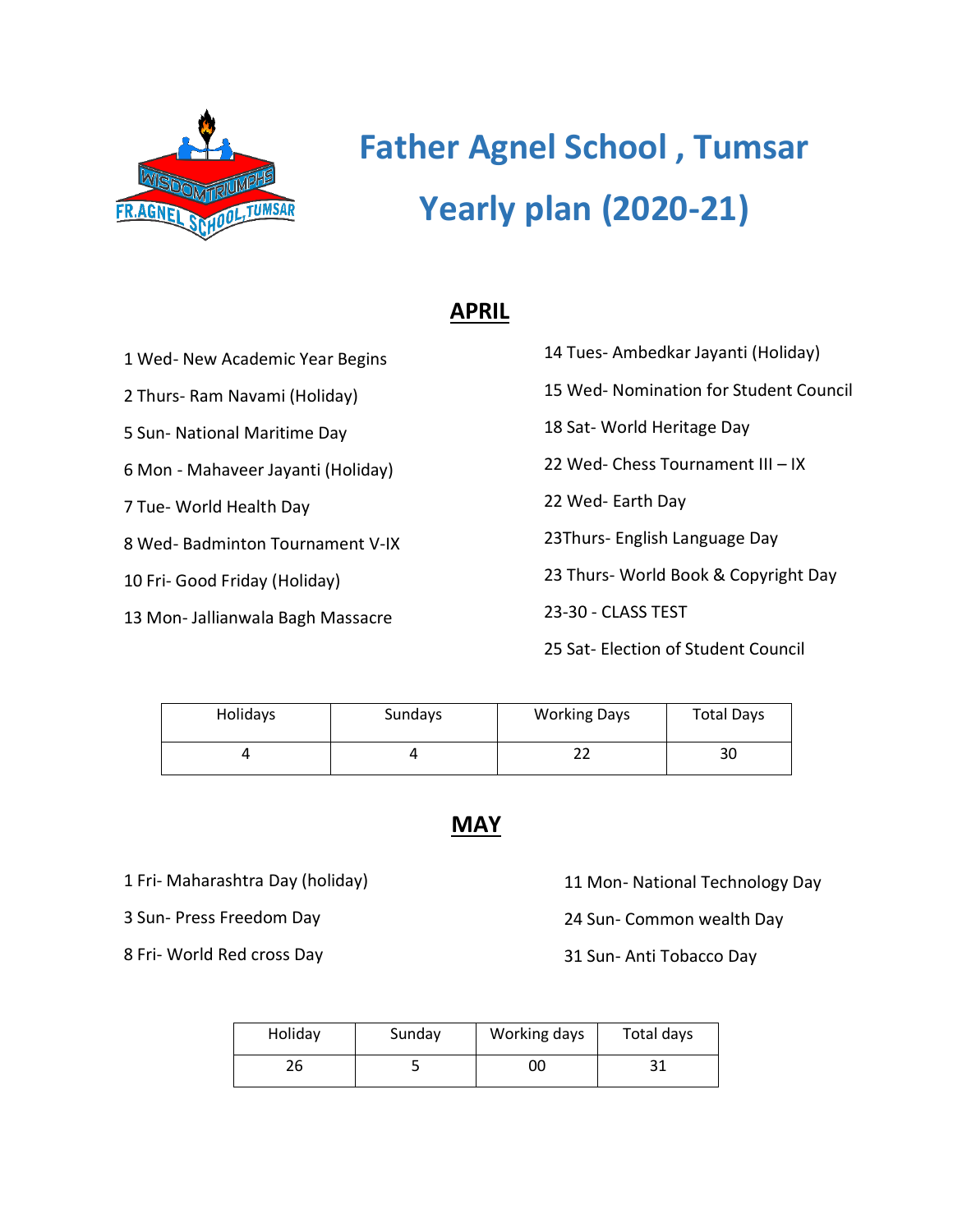#### **JUNE**

5 Fri**–** World Environment Day

15 Mon - School reopens

21 Sun– International Yoga Day

24 Wed- Carrom Tournament Vi- Ix

27 Sat- Swearing In Ceremony

| Holidays | Sundays | <b>Working Days</b> | Total days |
|----------|---------|---------------------|------------|
|          |         | 17                  | 30         |

#### **JULY**

4 Sat -Quiz Competition VI – IX

4 Sat- Tree Plantation Day (Eco Club)

11 Sat- World Population Day

11 Sat - Parents Teachers Interaction (Open Day)

| 18 Sat- Chess And Badminton |  |
|-----------------------------|--|
| Tournament Finals           |  |

20-27- Periodic Test - I (Std 1<sup>st</sup> To 10<sup>th</sup>)

29 Wed- Meaningful Copywriting (I -V ) Essay Writing (VI - X)

31 Fri- Rakhi Making Competition (I- V), Thali Decoration Competition (VI- IX)

| Folidavs | Sundays | Working days | Fotal davs |
|----------|---------|--------------|------------|
| υu       |         | -            | - -        |

## **August**

| 1 Sat- Bakri Eid (Holiday)                            | 18 Tues- Nandi Decoration Competition ( $I-V$ ). |
|-------------------------------------------------------|--------------------------------------------------|
| 3 Mon-Rakhi (Holiday)                                 | Nandi Making House Wise $(VI - IX)$              |
| 5 Wed- Inter House Football Tournament                | 19 Wed- Pola (Holiday)                           |
| 6 Thurs- Hiroshima Day                                | 21 Fri - Haratalika (Holiday)                    |
| 8 Sat- Parents Teachers Interaction (Open Day)        | 22 Sat- Ganesh Chaturthi                         |
| 9 Sun- Quit India Moment Day                          | 26 Wed- Mother Teresa Birthday                   |
| 12 Wed- Gopalkala (Holiday), International Youth Day  | 29 Sat-Skating Tournament - III - IX             |
| 15 Sat - Independence Day Celebration, Patriotic Song | 29 Sat- National Sports Day                      |
| Competition (Housewise $V - IX$ )                     | 31 Mon-Principals Day                            |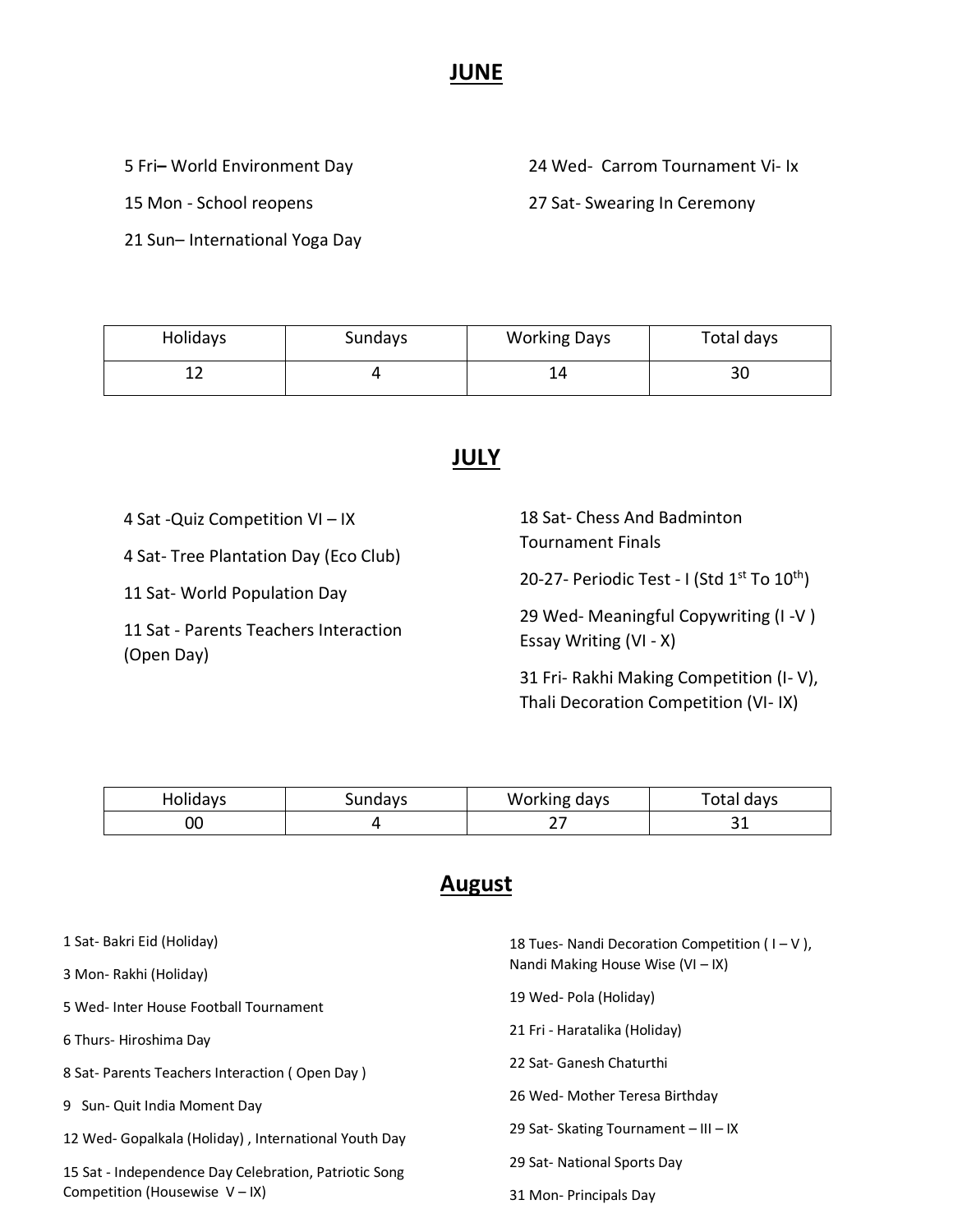| Holidays | Sundays | Working days | 'otal davs |
|----------|---------|--------------|------------|
|          |         | ົ<br>້       | --         |

## **September**

| 5 Sat-Teachers Day Celebration    | 16 Wed- International Day for Preservation  |
|-----------------------------------|---------------------------------------------|
| 8 Tue- International Literacy Day | 17 Thurs- Pitru Moksha Amavasya (Holiday)   |
| 12 Sat-Solo Dance Competition I-V | 19 Sat-Table Recitations I-IV, Spelling Bee |
| 14 Mon-Hindi Divus                | V- VII & Extempore Competition VIII - IX    |
| 14 Mon-International Day Of       | 25 Fri-Social Justice Day                   |
| Democracy                         | 26 Sat-Day of The Deaf                      |
| 16 Wed- World Ozone Day           | 26 Sat-Parents Teachers Interaction         |

|  | $\sim$<br>$\cdots$<br>w | 7117<br>ิเนเ |
|--|-------------------------|--------------|
|  | $\sim$ $\sim$<br>ت      | $\sim$<br>ںر |

## **October**

| 1 Thurs- Blood Donation                   | 12-31 - first term examination               |
|-------------------------------------------|----------------------------------------------|
| 1 Thurs- Senior Citizen, World Nature Day | 16 Fri-World Food Day                        |
| 1 Thurs- Revision for First Term Exam     | 17 Sat-International Poverty Eradication Day |
| 2 Fri - Gandhi Jayanti (holiday)          | 20 Tue- National Solidatory DAy              |
| 4 Sun- World Wildlife Day                 | 24 Sat-UN Day                                |
| 8 Thurs – Indian Airforce Day             | 30 Fri- Eid milad (holiday)                  |

|  | $\sim$<br>л<br>v |            |
|--|------------------|------------|
|  | $\sim$ $-$<br>رے | $\tilde{}$ |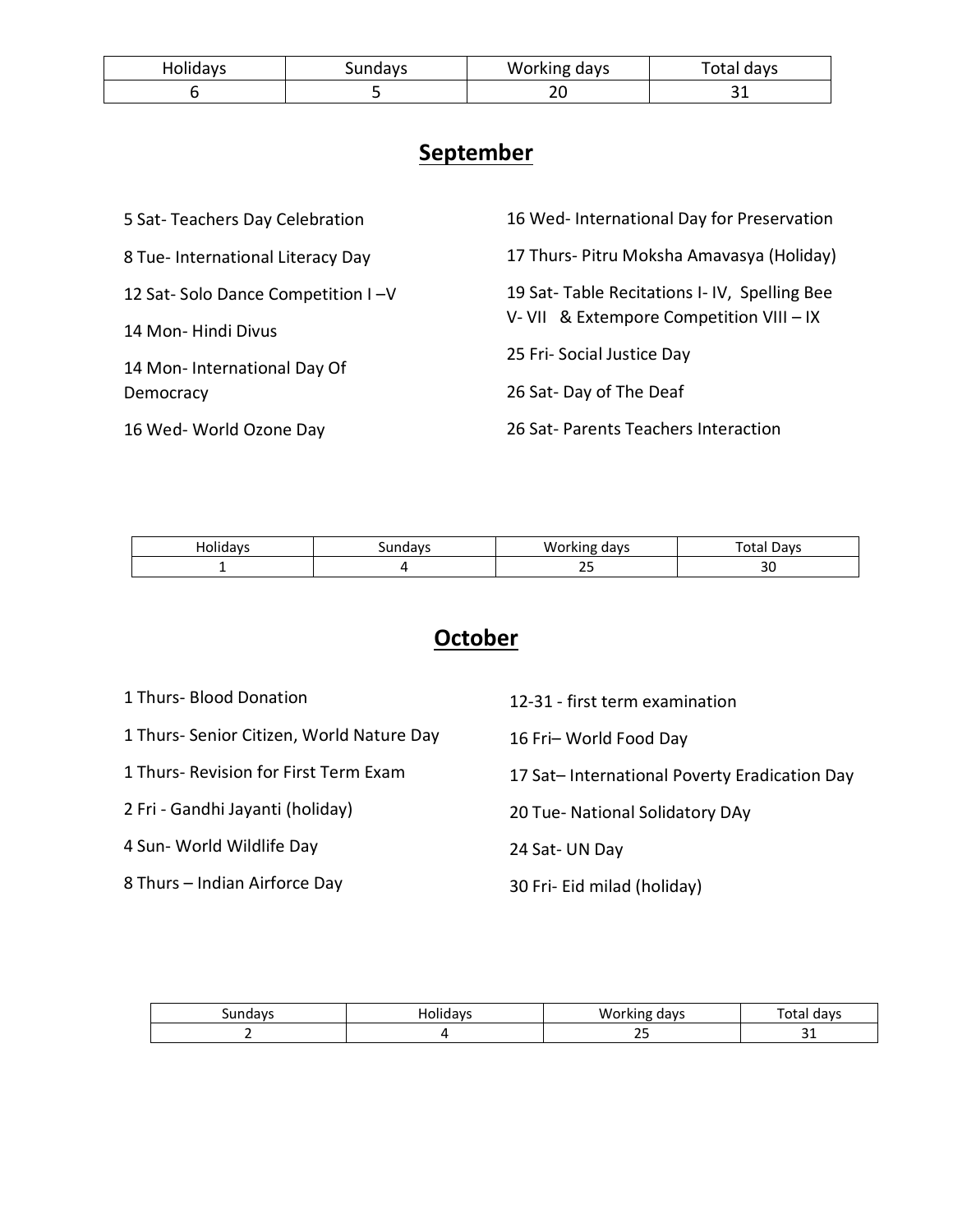#### **November**

| 2 Mon-Selection for Sports Day           | 12 Thurs- Children's Day Celebration           |
|------------------------------------------|------------------------------------------------|
| 4 Wed- Cricket Tournament                | 13-21 - Diwali Vacation Begins                 |
| 4 Wed- Book Week                         | 20 Fri-UN Child Right Day                      |
| 7 Sat - Science Art And Craft Exhibition | 23 Mon-Reopen after Diwali Vacation            |
| 9 Mon- Practice Begins For Sports Day    | 28 Sat-Parents Teachers Interaction (Open Day) |
| 11 Wed- World Education Day              | 30 Mon- Guru Nanak Jayanti (Holiday)           |
|                                          |                                                |

| Sundays | Wor<br>days<br>วrkıng | Total days |
|---------|-----------------------|------------|
|         | ᅭ                     | JU         |

## **December**

1 to 16 -I prelims

2 Wed- World Computer Literacy Day

5 Sat – Kabaddi Tournament

7 Mon- Indian Armed Forces Flag Day

10 Thurs- Human Rights Day

14 Mon- World Energy Conservation Day

19 Sat- Annual Sports Day

22 Tue- National Mathematics Day

24 Thurs- Christmas Day Celebration

25 To 31- Christmas Vacation

| Holidays | Sunday | Working days  | Total days |
|----------|--------|---------------|------------|
|          |        | <b>.</b><br>ᅀ | --         |

## **January**

| 1 Fri- New Year Day (Holiday)        | 25 Mon- National Voters Day            |  |
|--------------------------------------|----------------------------------------|--|
| 4 Mon-Road Safety Day                | 25 Mon- 3rd Prelims                    |  |
| 11to 19- Second Periodic Test        | 26 Tues-Republic Day Celebration,      |  |
| 14 Thurs- Makar Sankranti (Holiday)  | Patriotic Dance House-                 |  |
| 21 Thur - Father Agnel Day           | wise $(V - IX)$                        |  |
| 23 Sat - Netaji Subhash Chandra Bose | 30 Sat-Martyr's Day                    |  |
| Jayanti                              | 30 Sat-Parents Teachers<br>Interaction |  |